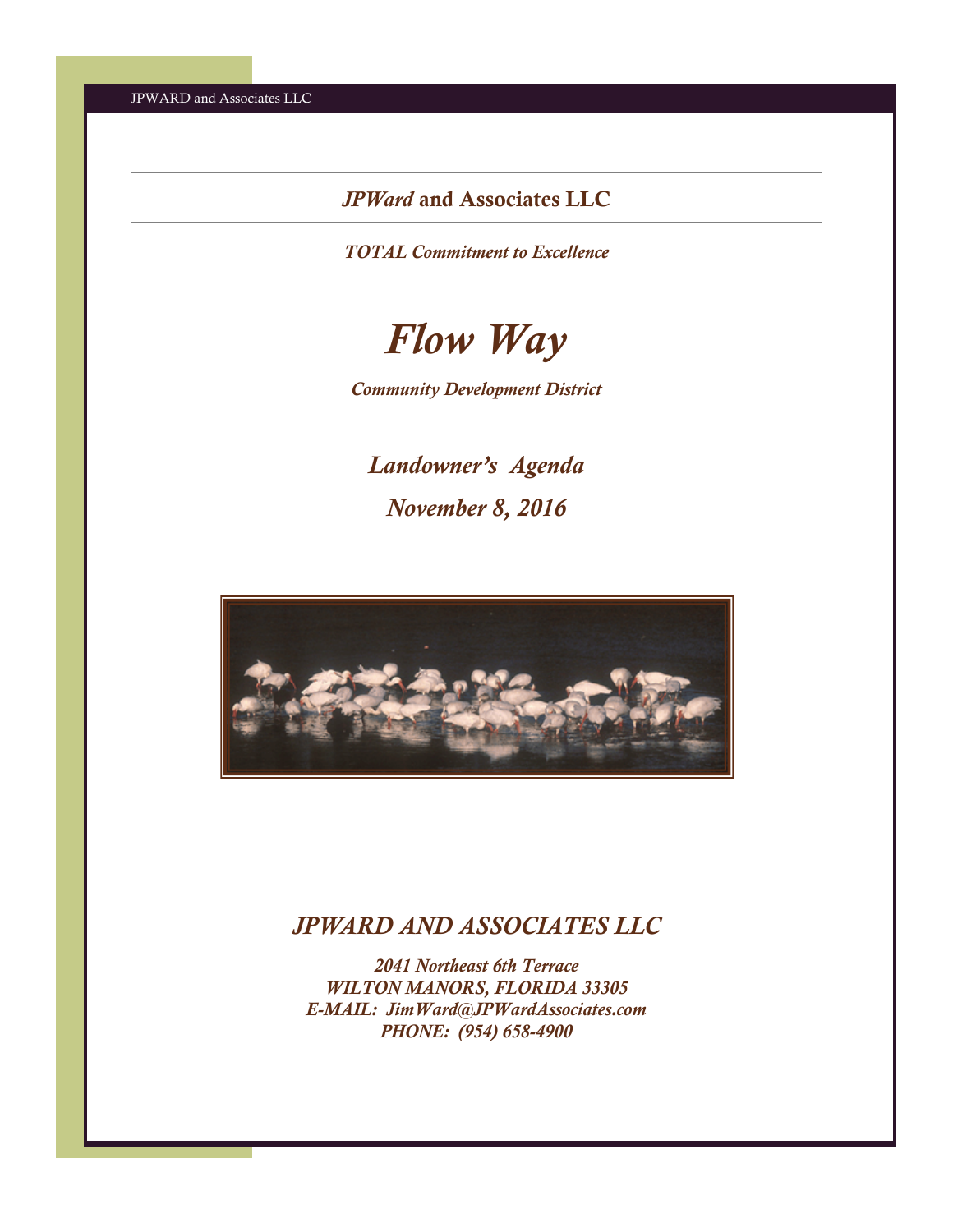# **FLOW WAY COMMUNITY DEVELOPMENT DISTRICT**

## **Landowner's Agenda**

### *Date: November 8, 2016 Time: 3:00 P.M. Location: Offfices of Coleman, Yovanovich & Koester, P.A 4001 Tamiami Trail North, Suite 300 Naples, Florida* **34103**

- 1. Call to Order
- 2. Election of a Chairperson for the Purpose of Conducting the Landowner's Meeting
- 3. Election of Supervisor's
	- a) Determination of the Number of Voting Units Represented or Assigned by Proxy
	- b) Nominations for Supervisor's (Three Positions)
	- c) Casting of Ballots
	- d) Ballot Tabulations and Results
- 4. Landowner's Question or Comments
- 5. Adjournment



**James P. Ward District Manager**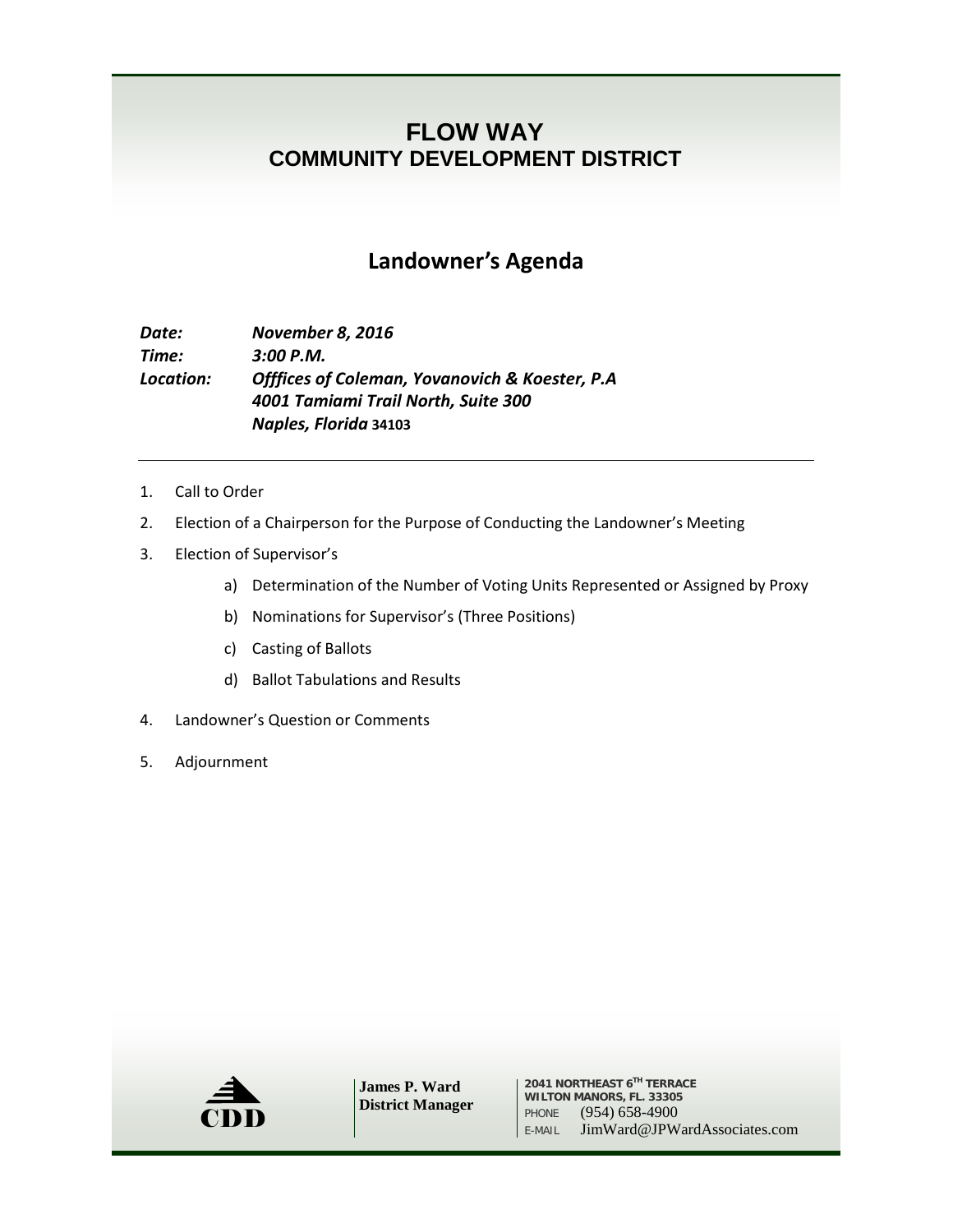#### **INSTRUCTIONS RELATING TO LANDOWNERS' MEETING OF THE FLOW WAY COMMUNITY DEVELOPMENT DISTRICT FOR THE ELECTION OF SUPERVISORS**

| DATE:            | <b>NOVEMBER 8, 2016</b>                                                                                      |
|------------------|--------------------------------------------------------------------------------------------------------------|
| <b>TIME:</b>     | 3:00 P.M.                                                                                                    |
| <i>LOCATION:</i> | The offices of Coleman, Yovanovich & Koester<br>4001 Tamiami Trail North, Suite 300<br>Naples, Florida 34103 |
|                  |                                                                                                              |

Pursuant to Chapter 190, Florida Statutes, after a Community Development District ("District") has been established and the landowners have held their initial election, there shall be a subsequent landowners' meeting for the purpose of electing members of the Board of Supervisors every two years until the District qualifies to have its board members elected by the qualified electors of the District. The following instructions on how all landowners may participate in the election is intended to comply with Section 190.006(2)(b), Florida Statutes, as amended by Chapter 2004-353, Laws of Florida.

A landowner may vote in person at the Landowner's Meeting, or the landowner may nominate a proxy holder to vote at the meeting in place of the landowner. Whether in person or by proxy, each landowner shall be entitled to cast one vote per acre of land owned by him or her and located within the District, for each person that the landowner desires to elect to a position on the Board of Supervisors that is open for election for the upcoming term (three (3) seats on the Board will be up for election). A fraction of an acre shall be treated as one (1) acre, entitling the landowner to one vote with respect thereto. **Please note that a particular parcel of real property is entitled to only one vote for each eligible acre of land or fraction thereof; therefore, two or more people who own real property in common, that is one acre or less, are together entitled to only one vote for that real property.**

At the Landowners' Meeting, the first step is to elect a chair for the meeting, who may be any person present at the meeting. The landowners' shall also elect a secretary for the meeting who may be any person present at the meeting. The secretary shall be responsible for the minutes of the meeting. The chair shall conduct the nominations and the voting. If the chair is a landowner or proxy holder of a landowner, he or she may nominate candidates and make and second motions. Candidates must be nominated and then shall be elected by a vote of the landowners. Nominees may be elected only to a position on the Board of Supervisors that is open for election for the upcoming term. The two candidates receiving the highest number of votes shall be elected for a term of four (4) years. The remaining candidates receiving votes shall be elected for a term of two (2) years. The term of office for each successful candidate shall commence upon election.

A proxy is available upon request. To be valid, each proxy must be signed by one of the legal owners of the property for which the vote is cast and must contain the typed or printed name of the individual who signed the proxy; the street address, legal description of the property or tax parcel identification number; and the number of authorized votes. If the proxy authorizes more than one vote, each property must be listed and the number of acres of each property must be included. The signature on a proxy does not need to be notarized.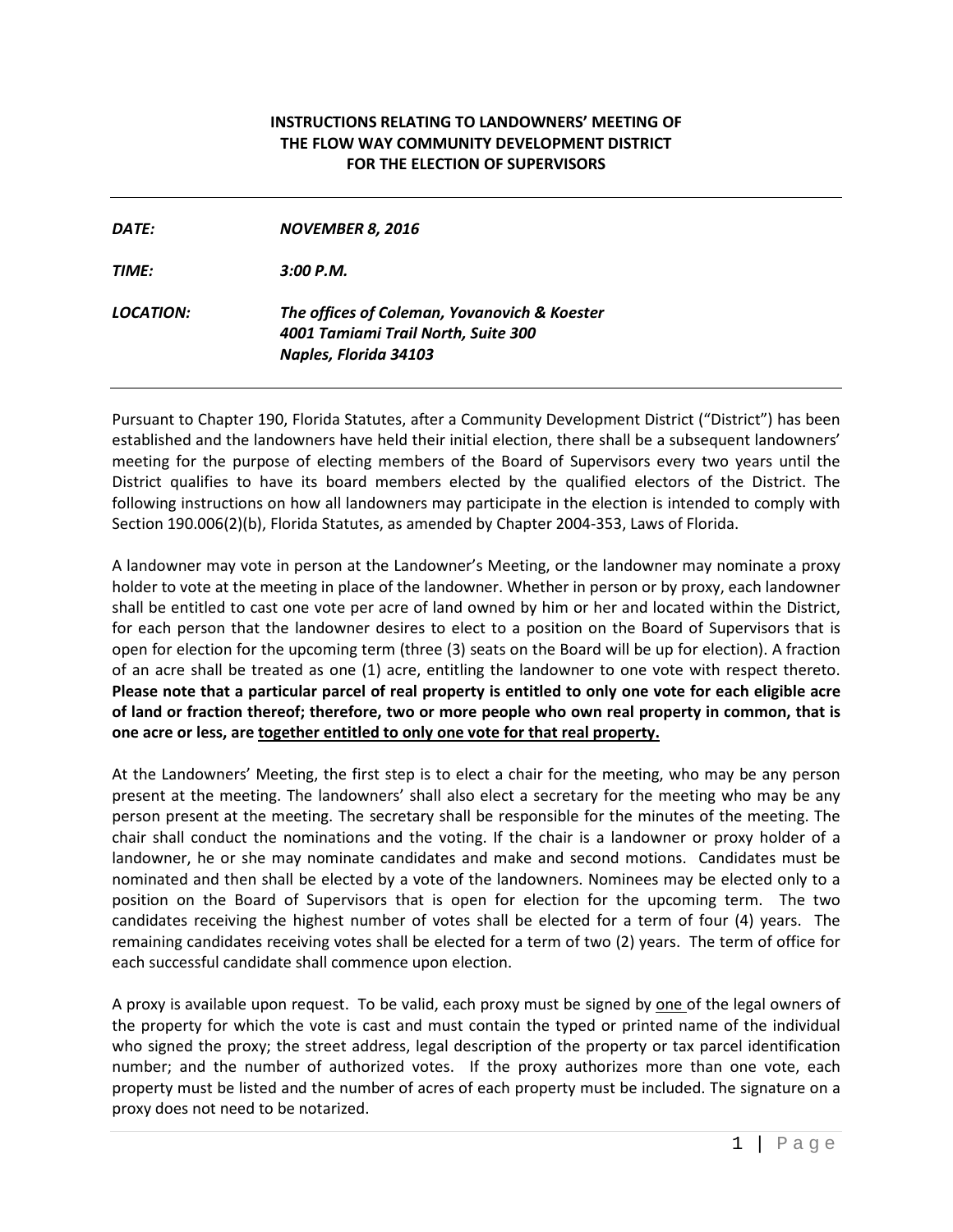#### **OFFICIAL BALLOT**

### **FLOW WAY COMMUNITY DEVELOPMENT DISTRICT COLLIER COUNTY, FLORIDA LANDOWNERS MEETING – NOVEMBER 8, 2016**

**For Election (3 Supervisors)**: The two (2) candidates receiving the highest number of votes will each receive a four (4) year term, and the remaining candidate shall receive a two (2) year term, with the term of office for each successful candidate commencing upon election.

The undersigned certifies that the undersigned is executing this Official Ballot in his or her individual capacity as landowner, or in his or her capacity as an authorized representative of the entity named below as landowner, (hereinafter, "Landowner") and that Landowner is the fee simple owner of land, or the proxy holder for the fee simple owner of land, located within the Flow Way Community Development District and described as follows:

| <b>Property Description</b> | Acreage |
|-----------------------------|---------|
|                             |         |
|                             |         |

**\_\_\_\_\_\_\_\_\_\_\_\_\_\_\_\_\_\_\_\_\_\_\_\_\_\_\_\_\_\_\_\_\_\_\_\_\_\_\_\_\_\_\_\_\_\_\_\_\_\_\_\_\_\_\_\_\_\_\_\_\_\_\_\_\_\_\_\_\_\_\_\_\_\_\_\_\_\_ \_\_\_\_\_\_\_\_\_\_\_\_\_\_\_\_\_\_\_\_\_\_\_\_\_\_\_\_\_\_\_\_\_\_\_\_\_\_\_\_\_\_\_\_\_\_\_\_\_\_\_\_\_\_\_\_\_\_\_\_\_\_\_\_\_\_\_\_\_\_\_\_\_\_\_\_\_\_ \_\_\_\_\_\_\_\_\_\_\_\_\_\_\_\_\_\_\_\_\_\_\_\_\_\_\_\_\_\_\_\_\_\_\_\_\_\_\_\_\_\_\_\_\_\_\_\_\_\_\_\_\_\_\_\_\_\_\_\_\_\_\_\_\_\_\_\_\_\_\_\_\_\_\_\_\_\_**

[Insert above the street address of each parcel, the legal description of each parcel, or the tax identification number of each parcel. If more space is needed, identification of parcels owned may be incorporated by reference to an attachment hereto.]

The number of authorized votes for this ballot is: **\_\_\_\_\_\_\_\_\_\_**

I, **\_\_\_\_\_\_\_\_\_\_\_\_\_\_\_\_\_\_\_**, in my individual capacity as Landowner; or in my capacity as an authorized representative of Landowner, an entity; or as the proxy holder pursuant to the Landowners Proxy attached hereto, do cast my votes as follows:

|       | <b>NAME OF CANDIDATE</b> | <b>NUMBER OF VOTES</b> |
|-------|--------------------------|------------------------|
| 1.    |                          |                        |
| 2.    |                          |                        |
| 3.    |                          |                        |
|       |                          |                        |
| Date: |                          | Signed: ____________   |
|       |                          | Printed Name:          |

NOTE: If the fee simple landowner is not an individual, and is instead a corporation, limited liability company, limited partnership or other entity, evidence that the individual signing on behalf of the entity has the authority to do so should be attached hereto. (e.g., bylaws, corporate resolution, etc.).